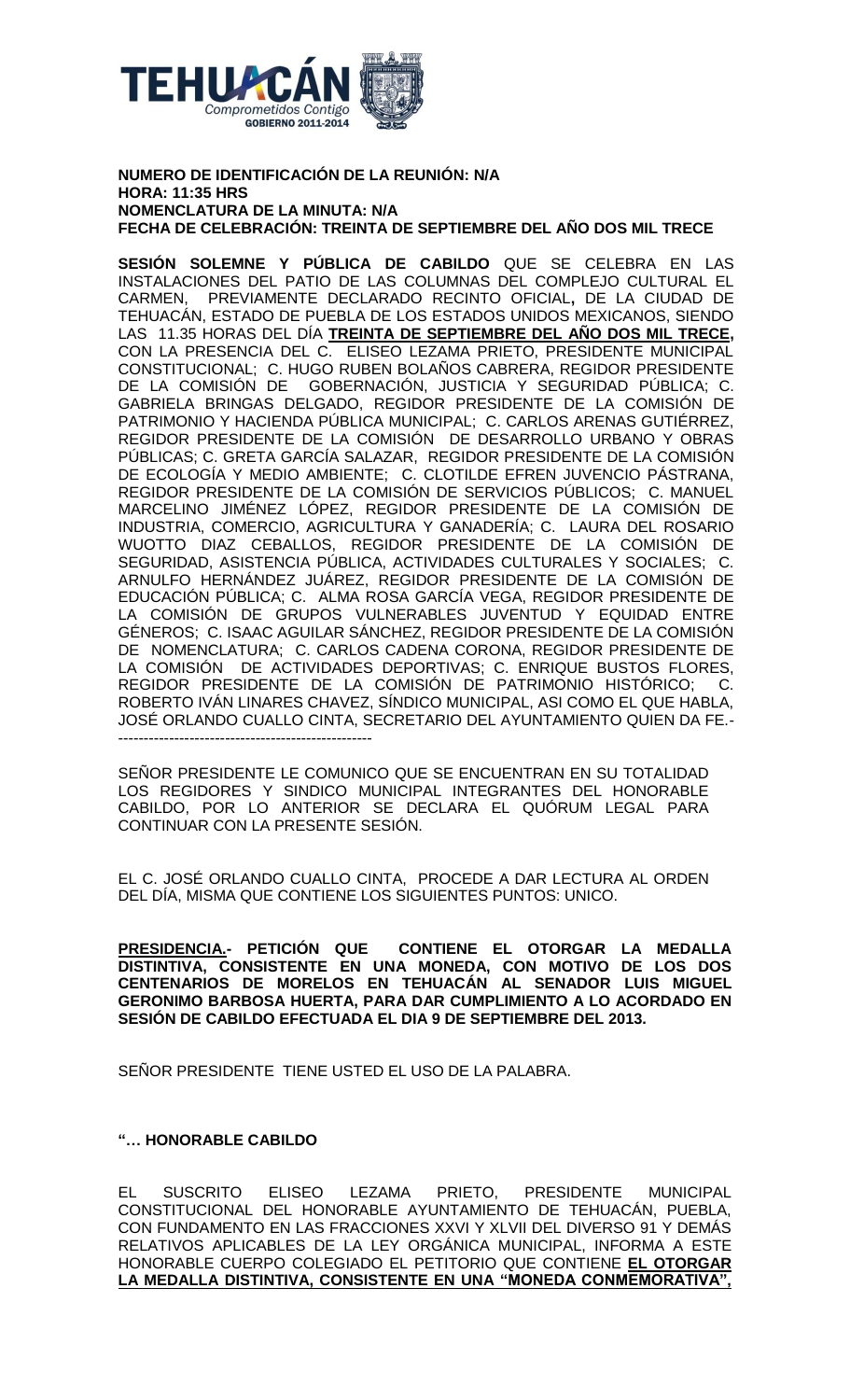**CON MOTIVO DE LOS DOS CENTENARIOS DE MORELOS EN TEHUACÁN AL SENADOR LUIS MIGUEL GERONIMO BARBOSA HUERTA. DANDO ASI CUMPLIMIENTO A LO ACORDADO EN CABILDO EFECTUADO EL DIA 9 DE SEPTIEMBRE DEL 2103.** LO ANTERIOR CON BASE EN LOS SIGUIENTES:

## **C O N S I D E R A N D O S**

**I.-** QUE EL PÁRRAFO PRIMERO DE LA FRACCIÓN II DEL ARTÍCULO 115 DE LA CONSTITUCIÓN POLÍTICA DE LOS ESTADOS UNIDOS MEXICANOS, DETERMINA QUE LOS AYUNTAMIENTOS TENDRÁN FACULTADES PARA APROBAR, DE ACUERDO CON LAS LEYES EN MATERIA MUNICIPAL QUE DEBERÁN EXPEDIR LAS LEGISLATURAS DE LOS ESTADOS, LOS BANDOS DE POLICÍA Y GOBIERNO, LOS<br>REGI AMENTOS - CIRCULARES - Y - DISPOSICIONES - ADMINISTRATIVAS - DE REGLAMENTOS, CIRCULARES Y DISPOSICIONES ADMINISTRATIVAS OBSERVANCIA GENERAL DENTRO DE SUS RESPECTIVAS JURISDICCIONES, QUE ORGANICEN LA ADMINISTRACIÓN PÚBLICA MUNICIPAL, REGULEN LAS MATERIAS, PROCEDIMIENTOS, FUNCIONES Y SERVICIOS PÚBLICOS DE SU COMPETENCIA Y ASEGUREN LA PARTICIPACIÓN CIUDADANA Y VECINAL; MISMA DISPOSICIÓN QUE ES TRASLADADA A LA FRACCIÓN III DEL ARTÍCULO 105 DE LA CONSTITUCIÓN POLÍTICA DEL ESTADO LIBRE Y SOBERANO DE PUEBLA;

**II.-** QUE EL ARTÍCULO 76 PRIMER PÁRRAFO DE LA LEY ORGÁNICA MUNICIPAL DETERMINA QUE EL AYUNTAMIENTO SESIONARÁ VÁLIDAMENTE CON LA ASISTENCIA DE LA MAYORÍA DE SUS MIEMBROS Y DEL SECRETARIO DEL AYUNTAMIENTO O LA PERSONA QUE LEGALMENTE LO SUSTITUYA;

**III.-** QUE EL ARTÍCULO 77 DE LA MISMA LEY EN CITA DETERMINA QUE LOS ACUERDOS DE LOS AYUNTAMIENTOS SE TOMARÁN POR MAYORÍA DE VOTOS DEL PRESIDENTE MUNICIPAL, REGIDORES Y SÍNDICO, Y EN CASO DE EMPATE, EL PRESIDENTE MUNICIPAL TENDRÁ VOTO DE CALIDAD;

**IV.-** QUE LA FRACCIÓN III DEL ARTÍCULO 78 DE LA LEY ORGÁNICA MUNICIPAL INDICA QUE SON ATRIBUCIONES DE LOS AYUNTAMIENTOS APROBAR SU ORGANIZACIÓN Y DIVISIÓN ADMINISTRATIVAS, DE ACUERDO CON LAS NECESIDADES DEL MUNICIPIO.

**V.-** QUE SON ATRIBUCIONES DE LOS AYUNTAMIENTOS EXPEDIR BANDOS DE POLICÍA Y GOBIERNO, REGLAMENTOS, CIRCULARES Y DISPOSICIONES ADMINISTRATIVAS DE OBSERVANCIA GENERAL, REFERENTES A SU ORGANIZACIÓN, FUNCIONAMIENTO, SERVICIOS PÚBLICOS QUE DEBAN PRESTAR Y DEMÁS ASUNTOS DE SU COMPETENCIA, SUJETÁNDOSE A LAS BASES NORMATIVAS ESTABLECIDAS POR LA CONSTITUCIÓN POLÍTICA DEL ESTADO LIBRE Y SOBERANO DE PUEBLA, VIGILANDO SU OBSERVANCIA Y APLICACIÓN, TAL Y COMO LO ESTATUYE LA FRACCIÓN IV DEL DIVERSO 78 DE LA LEY ORGÁNICA MUNICIPAL.

**VI.-** QUE LA FRACCIÓN XVIII DEL ARTÍCULO 78 DE LA LEY ORGÁNICA MUNICIPAL DETERMINA EN SU PARTE CONDUCENTE QUE SON ATRIBUCIONES DE LOS AYUNTAMIENTOS EL DE PROMOVER CUANTO SE ESTIME CONVENIENTE PARA EL PROGRESO ECONÓMICO, SOCIAL Y CULTURAL DEL MUNICIPIO.

**VII.** QUE EL ARTÍCULO 90 DE LA LEY ORGÁNICA MUNICIPAL SEÑALA QUE LOS AYUNTAMIENTOS SERÁN PRESIDIDOS POR UN PRESIDENTE MUNICIPAL, QUIEN SERÁ ELECTO EN LOS TÉRMINOS DE LA CONSTITUCIÓN POLÍTICA DEL ESTADO LIBRE Y SOBERANO DE PUEBLA, LAS DISPOSICIONES APLICABLES DE LA LEGISLACIÓN ELECTORAL Y DE ESTA LEY.

**VIII.-** QUE EL ARTÍCULO 91 FRACCIÓN III DE LA LEY ORGÁNICA MUNICIPAL SEÑALA QUE SON FACULTADES Y OBLIGACIONES DE LOS PRESIDENTES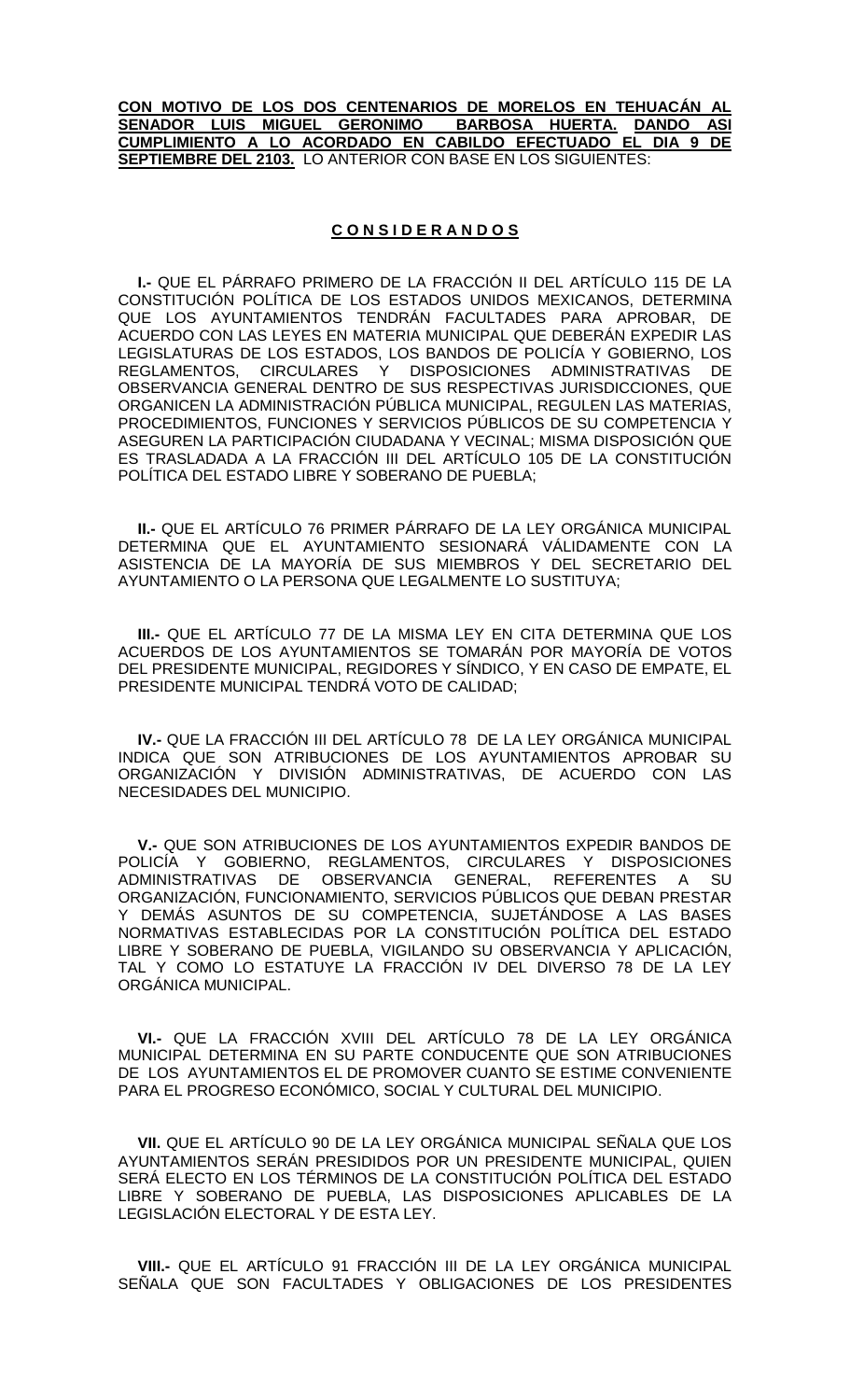MUNICIPALES ENTRE OTROS EL DE REPRESENTAR AL AYUNTAMIENTO Y EJECUTAR SUS RESOLUCIONES, SALVO QUE SE DESIGNE UNA COMISIÓN ESPECIAL, O SE TRATE DE PROCEDIMIENTOS JUDICIALES, EN LOS QUE LA REPRESENTACIÓN CORRESPONDE AL SÍNDICO MUNICIPAL.

**IX.- QUE EN SESIÓN DE CABILDO EFECTUADA EL DÍA 10 DE AGOSTO DEL AÑO 2012, SE APROBÓ, LA ELABORACIÓN DE LA MEDALLA DISTINTIVA, CONSISTENTE EN UNA "MONEDA CONMEMORATIVA" CON MOTIVO DE LOS DOS CENTENARIOS DE MORELOS EN TEHUACÁN, MISMA QUE SERÍA ENTREGADA ANUALMENTE EL DÍA 30 DE SEPTIEMBRE A PERSONALIDADES DISTINGUIDAS DE LOS ÁMBITOS: MUNICIPAL, ESTATAL, NACIONAL E INTERNACIONAL.**

**X.- QUE EL HONORABLE CABILDO TUVO A BIEN APROBAR EL OTORGAR AL SR. SENADOR LUIS MIGUEL GERONIMO BARBOSA HUERTA LA MEDALLA CONMEMORATIVA MORELOS CON FECHA 9 DE SEPTIEMBRE DEL AÑO 2013.**

**XI.- QUE EN SESIÓN DE CABILDO EFECTUADA EL DÍA 9 DE SEPTIEMBRE DEL AÑO 2013, SE APROBÓ DECLARAR RECINTO OFICIAL LAS INSTALACIONES DEL PATIO DE LAS COLUMNAS DEL COMPLEJO CULTURAL EL CARMEN, EL DÍA 30 DE SEPTIEMBRE DEL AÑO EN CURSO, PARA LA ENTREGA DE LA MEDALLA DISTINTIVA, CONSISTENTE EN UNA "MONEDA CONMEMORATIVA", CON MOTIVO DE LOS DOS CENTENARIOS DE MORELOS EN TEHUACÁN, AL SR. SENADOR LUIS MIGUEL GERONIMO BARBOSA HUERTA.**

 **XII.- CIUDADANAS Y CIUDADANOS DE TEHUACAN, ESTE CABILDO ENCONTRO RAZONES SUFICIENTES Y FUNDADAS PARA ENTREGAR LA MEDALLA MORELOS AL SENADOR, COMO DESTACADA TRAYECTORIA POLÍTICA, Y POR LAS GESTIONES REALIZADAS QUE ATRAJERON OBRAS Y RECURSOS EXTRAORDINARIOS PARA NUESTRO MUNICIPIO, COMO FUE LA REMODELACIÓN INTEGRAL DEL CENTRO ESCOLAR PRESIDENTE VENUSTIANO CARRANZA, INSTITUCION A LA QUE TIENE UN AFECTO ESPECIAL, AL HABER SIDO EGRESADO DE LA MISMA, Y QUE DESDE HACE MAS DE 5 DECADAS JUEGA UN PAPEL ESENCIAL EN EL ÁMBITO EDUCATIVO DE TEHUACÁN**.

**EL SENADOR DE LA REPÚBLICA LUIS MIGUEL GERONIMO BARBOSA HUERTA, QUIEN POSEE UN LIDERAZGO CLARO EN SU BANCADA E IDEOLOGIA, ES ADEMÁS, UN INTERLOCUTOR QUE CONCILIA INTERESES, HA DADO MUESTRAS CLARAS DE SER UN POLÍTICO ABIERTO AL DIÁLOGO, POR ENCIMA DE DIFERENCIAS IDEOLÓGICAS, Y POR LA RESPONSABILIDAD QUE TAN DIGNAMENTE REPRESENTA EN LA CÁMARA DE SENADORES DEL CONGRESO DE LA UNIÓN, ES TAMBIÉN UN GESTOR INTERESADO EN LA INVERSIÓN SOCIAL.**

**SU TRABAJO HA TRASCENDIDO EL AMBITO LOCAL PARA COLOCARLO EN LAS ESFERAS DE DECISIÓN DEL PAÍS, POR LO QUE HOY ES, SIN DUDA, FIGURA CLAVE EN LA POLÍTICA NACIONAL Y ACTOR EN LOS PRINCIPALES DEBATES QUE SOSTIENE EL PODER DE LA UNIÓN SOBRE LAS REFORMAS QUE MARCARAN EL RUMBO DE NUESTRA NACIÓN Y CON ELLO DE NUESTRO MUNICIPIO.**

**LUIS MIGUEL GERONIMO BARBOSA HUERTA SE HA CONDUCIDO CON CABALIDAD, CON PROFESIONALISMO Y CON GENEROSIDAD PARA EL MUNICIPIO QUE LO VIO CRECER Y DESARROLLARSE. MAS QUE POLÍTICO VEMOS EN EL SENADOR A UN AMIGO, A UN CIUDADANO COMPROMETIDO CON EL BIEN COMÚN, UN PERSONAJE GENERADOR DE PUENTES ENTRE LOS ÁMBITOS DE GOBIERNO Y QUE POR ELLO GOZA DE EXCELENTE RELACIÓN CON LOS ORDENES FEDERAL, ESTATAL Y MUNICIPAL, TAL Y COMO LO HA HECHO CON ESTE AYUNTAMIENTO QUE ME DIGNO PRESIDIR.** 

**AGRADECEMOS Y RECONOCEMOS SU APERTURA, EL ACERCAMIENTO Y EL TIEMPO QUE NOS HA DEDICADO CADA VEZ QUE INSISTIMOS EN BUSCARLO PARA GESTIONAR RECURSOS PARA TEHUACÁN Y QUE HA RENDIDO IMPORTANTES FRUTOS.**